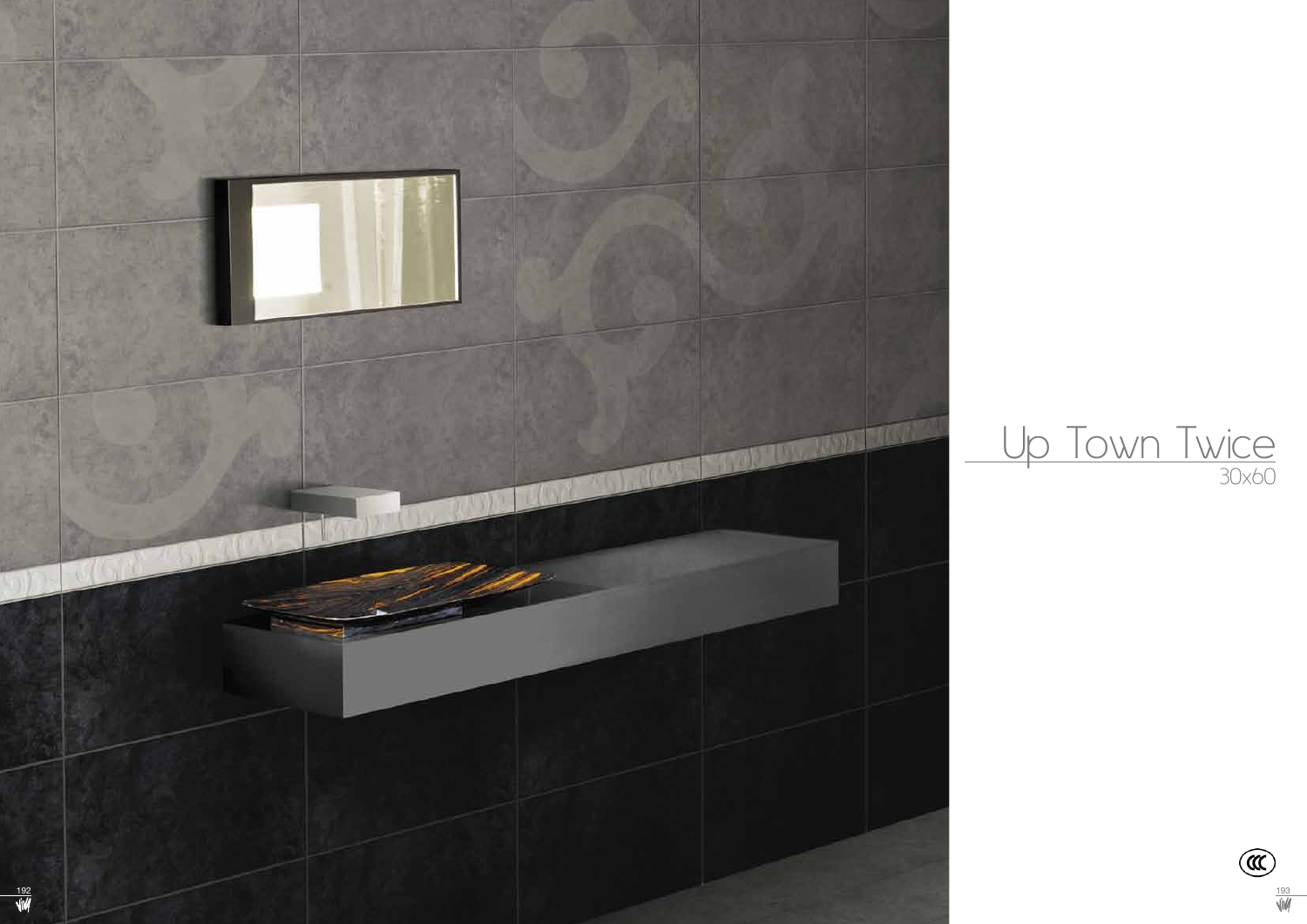



## Pavimento in Gres Porcellanato - Porcelain Stoneware Floor Tile Up Town Twice

10x60 315/16"x235/8" 9,5 18 1,08 24 40 43,20 960



| cm                                  | 주 <sub>mm</sub> |                     |      |    | ∰                                                                                                            | ∰         | 鄦         |
|-------------------------------------|-----------------|---------------------|------|----|--------------------------------------------------------------------------------------------------------------|-----------|-----------|
| Formato<br><b>Size</b>              |                 | Spessore Pz x scat. |      |    | Max scat. Kax scat. Scat. x pal.<br>Thickness Pcs x box Sqm x box Kg x box Boxes x pal. Sqm x pal. Kg x pal. | Ma x pal. | Ka x pal. |
| 5x60<br>1 <sup>15/16</sup> "x235/8" | 9.5             | 36                  | 1.08 | 24 | 40                                                                                                           | 43.20     | 960       |





9N5L2R Sydney Rett. 30x60\_11<sup>13/16"</sup>x23<sup>5/8"</sup> 58 9N5L2 Sydney 30x60\_11<sup>13/16"</sup>x23<sup>5/8"</sup> 56

9N5L9R New York Rett. 30x60\_11<sup>13/16"</sup>x23<sup>5/8"</sup> 58 9N5L9 New York 30x60\_11<sup>13/16"</sup>x23<sup>5/8"</sup> 56



New York Zoom 10x60\_3<sup>15/16"</sup>x23<sup>5/8"</sup> 87



MZ004 New York Mini Zoom 5x60\_1<sup>15/16"</sup>x23<sup>5/8"</sup> 87



Z024 Shanghai Zoom 10x60\_315/16"x235/8" 87 5x60\_115/16"x235/8" 87



MZ005 Shanghai Mini Zoom



Sydney Zoom 10x60\_315/16"x235/8" 87



MZ006 Sydney Mini Zoom 5x60\_115/16"x235/8" 87



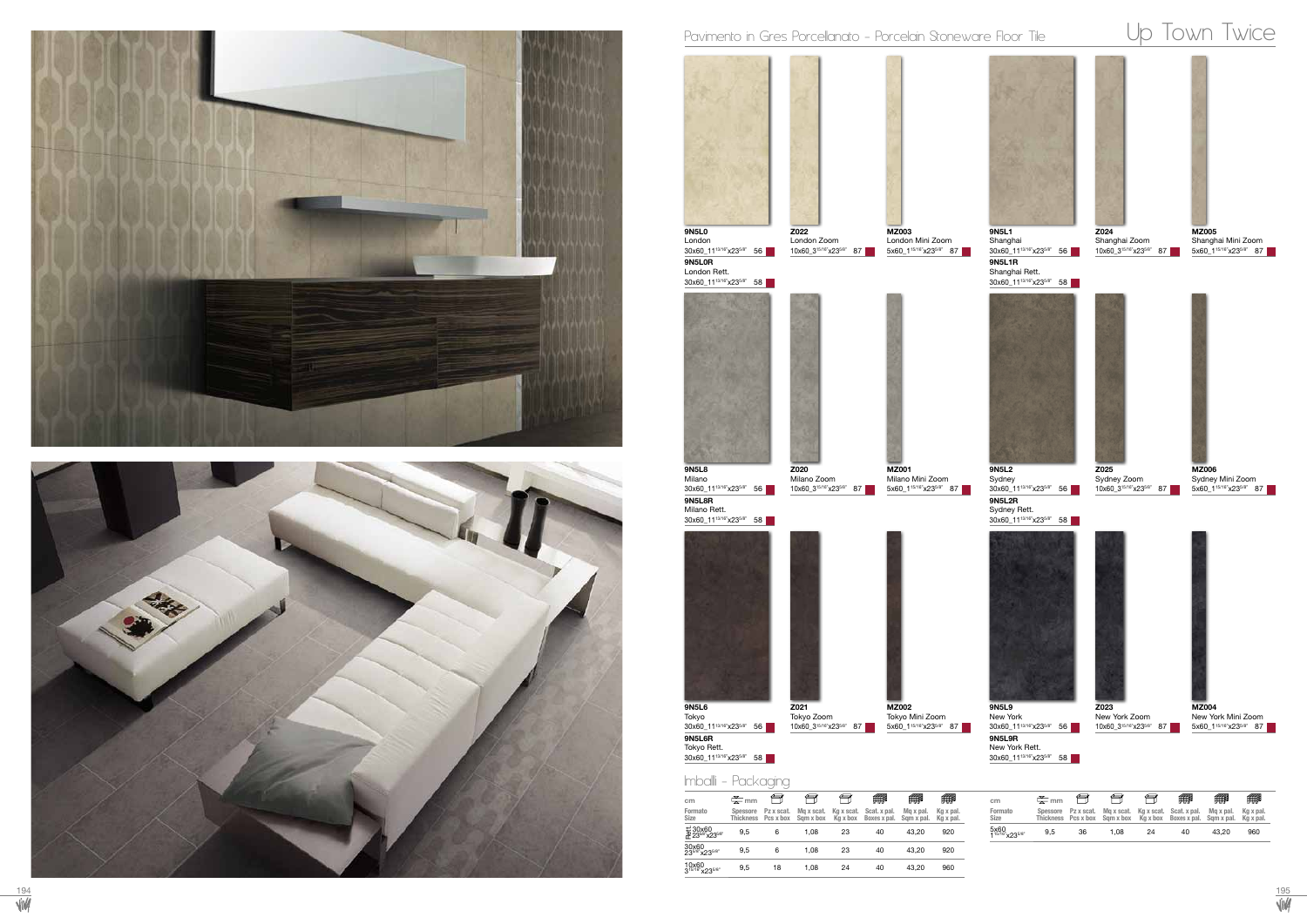30x60\_1113/16"x235/8" 31



 $60x60_23^{5/8}x23^{5/8}$ " 62

30x60\_1113/16"x235/8" 35

### CR1432 London Dynamic Rett. 6 6 6 6 6 DJ1030 London Bianco CR1431 London Wired Rett. CR1433 London Tic Tac Rett. CR2430 London Rococò A/2 Rett.

30x60\_1113/16"x235/8" 31

30x60\_1113/16"x235/8" 31

Tokyo Wired Rett. 30x60\_1113/16"x235/8" 31  $6$   $16$   $16$   $16$   $16$   $16$   $16$   $16$   $16$   $16$ 





60x60\_23<sup>5/8"</sup>x23<sup>5/8"</sup> 62 62





| ◡<br>6下 | CR14/1<br>$6$ $\sim$                           | CR1473<br>6 ∫                                        | CR2470                    | $6 \sim$ |
|---------|------------------------------------------------|------------------------------------------------------|---------------------------|----------|
|         | Shanghai Wired Rett.                           | Shanghai Tic Tac Rett.                               | Shanghai Rococò A/2 Rett. |          |
|         | 30x60 11 <sup>13/16"</sup> x23 <sup>5/8"</sup> | 30x60 11 <sup>13/16"</sup> x23 <sup>5/8"</sup><br>31 | 60x60 235/8"x235/8"       | 62       |









| Sydney Rococò A/2 Rett. |    |  |
|-------------------------|----|--|
| 60x60 235/8"x235/8"     | 62 |  |
|                         |    |  |

DJ1029 Tokyo Bruno 30x60\_1113/16"x235/8" 36

## Decori - Decors Up Town Twice Decori - Decori - Decors Up Town Twice





Tokyo Tic Tac Rett. 30x60\_1113/16"x235/8" 31



CR2420 Tokyo Rococò A/2 Rett. 60x60\_235/8"x235/8" 62



New York Dynamic Rett. 30x60\_1113/16"x235/8" 31



30x60\_1113/16"x235/8" 31



30x60\_1113/16"x235/8" 31

**Viv/** 

CR1422 Tokyo Dynamic Rett. 30x60\_1113/16"x235/8" 31